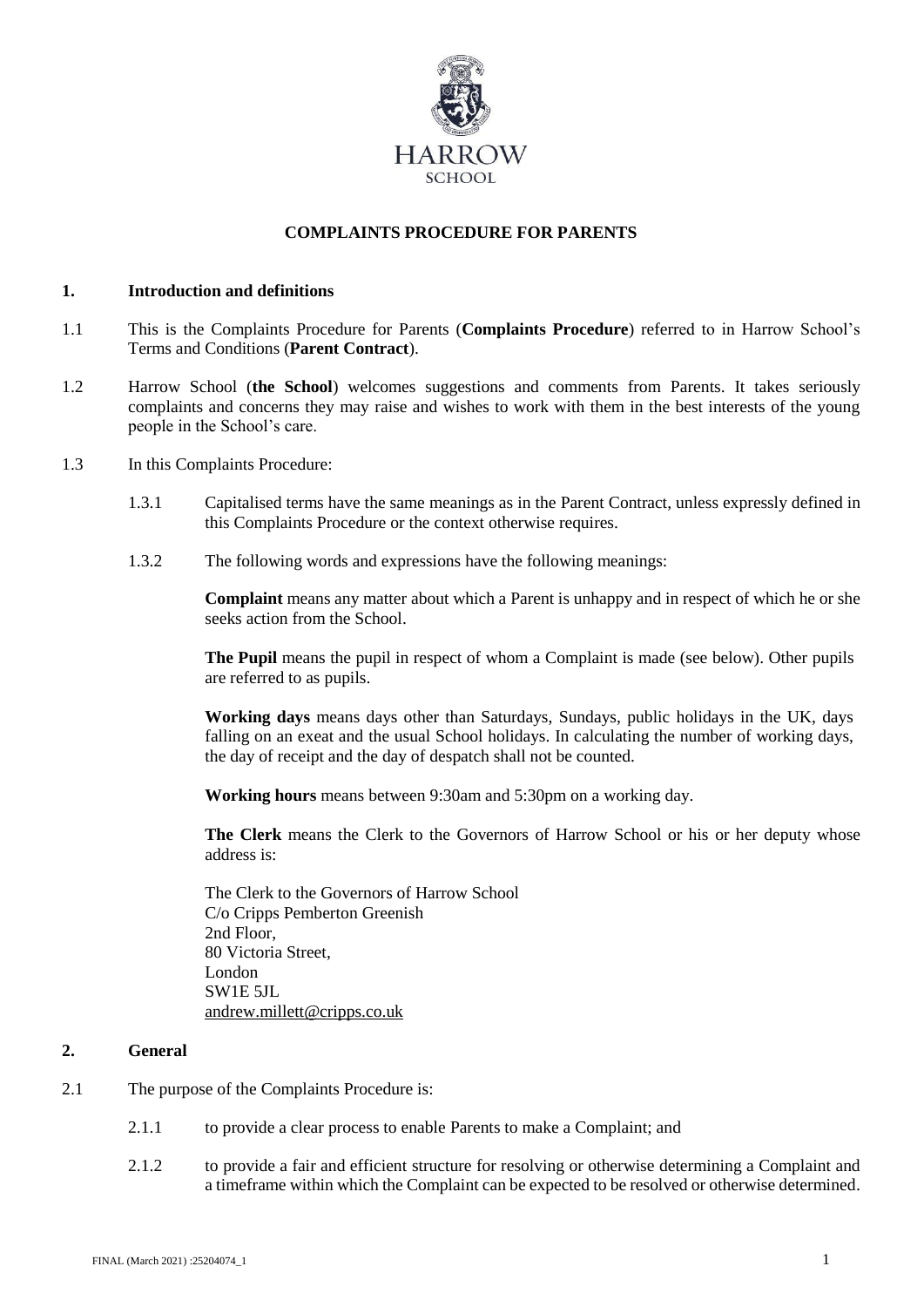

- 2.2 The Complaints Procedure is to be used as a mechanism for resolving issues of genuine concern in good faith and in a non-adversarial manner. It shall not be used:
	- 2.2.1 where the complaint relates to the Permanent Exclusion or the permanent removal of a pupil at the request of the School, the procedure for which is set out in the Appeal Procedure for Parents against Exclusions or to any other complaint in respect of a matter for which a different procedure is expressly provided;
	- 2.2.2 to obtain information from the School not available under the Parent Contract or otherwise by  $law<sup>2</sup>$
	- 2.2.3 to re-open a Complaint on a matter in respect of which the process set out in the Complaints Procedure has been completed;
	- 2.2.4 to avoid or delay payment of any sum due under the Parent Contract;
	- 2.2.5 by pupils to raise concerns (there is specific policy dealing with pupils' complaints); or
	- 2.2.6 in bad faith, in an abusive or threatening manner or to pursue a frivolous issue or in a way that is frivolous or vexatious.
- 2.3 The making of a Complaint shall not prejudice the right of the School to require the Parents to remove their son from the School in accordance with the Parent Contract.
- 2.4 After making a Complaint, the Parents should not thereafter approach any Governor or member of the School's staff about the Complaint, except in accordance with the Complaints Procedure. Such an approach may preclude the Governor or staff member's involvement in the procedure.
- 2.5 All Complaints will be handled seriously, sensitively and within clear and reasonable timescales. The timeframes set out in this Complaints Procedure may change depending on the circumstances of each particular case.
- 2.6 It may take longer to resolve a complaint which has been raised during or shortly before a School holiday, when statutory agencies are involved (for example the Local Authority and/or the Police), during periods of significant disruption to school life or as a consequence of unavoidable staff absence. However, deviation from the normal timescales for resolving a Complaint during term-time will be on an exceptional basis, and the School will take reasonable steps to limit such delays, and will keep Parents informed should revisions to the timeframes be required.

## **3. Who may complain?**

- 3.1 The Complaints Procedure may be used by Parents of pupils who have started at the School (i.e. currently registered pupils on the roll). It may not be used by Parents of prospective pupils, nor by Parents of former pupils, unless, in the case of a former pupil, the Complaint was initially raised when the pupil was still registered as a pupil.
- 3.2 Where a Complaint is brought by one Parent only, other than in exceptional circumstances (including in accordance with a Court order) any other adult who entered into the Parent Contract will be kept informed and invited to participate in the formal stages of the process set out in the Complaints Procedure. Other adults whom the School believes have "parental responsibility" for the Pupil may also be kept informed and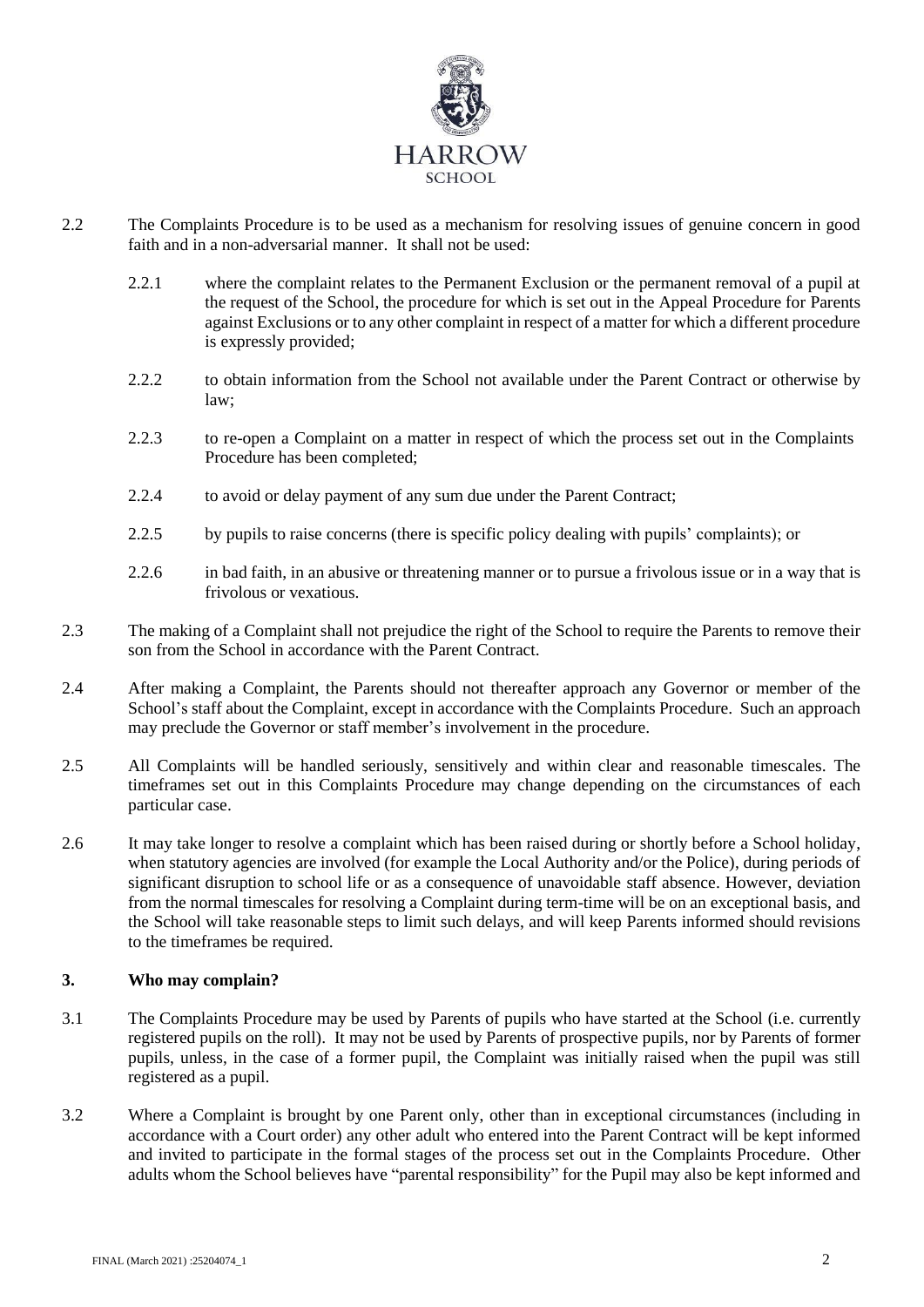

invited to participate in the formal stages of the process set out in the Complaints Procedure (unless prevented from doing so by law).

3.3 The School has no obligation to and will not normally entertain an anonymous complaint.

# **The Three-Stage Complaints Procedure**

## **4. Stage 1 - Informal Resolution**

- 4.1 It is hoped that Complaints will be resolved quickly and informally. If Parents make a Complaint face-toface or by telephone, it is often possible to resolve the matter immediately.
- 4.2 Parents should normally make the Complaint to the House Master of the Pupil. If the Complaint is of an academic nature, it is likely that the House Master will discuss it with, or refer it to, the relevant Head of Department. If the House Master cannot resolve the Complaint alone, he or she may consult a senior colleague (e.g. the Deputy Head Master or the Director of Studies).
- 4.3 Parents may prefer to take the Complaint directly to another a member of staff of equivalent seniority to the House Master.
- 4.4 In the event that Parents make a Complaint directly to the Head Master, he or she may refer the matter to the House Master or another member of staff with equivalent seniority. Depending on the nature of the Complaint, the Head Master may choose to deal with the Complaint formally under Stage 2, in which case he may ask the Parents to provide the Stage 2 Letter described at paragrap[h 5.1](#page-2-0) below (or if they had already made their Complaint in writing, treat it as the Stage 2 Letter).
- 4.5 If the Complaint is not made in writing, the House Master or other person to whom the Complaint is made will make a written record of the Complaint and the date on which it is received.
- 4.6 Should the matter not be resolved within **ten working days** then the Parents will be advised to proceed with their Complaint in accordance with Stage 2 of this Complaints Procedure (unless the Complaint has been addressed to the Head Master who has already chosen to deal with it formally under Stage 2).

# **5. Stage 2 – Formal Resolution**

- <span id="page-2-0"></span>5.1 In the event the Complaint cannot be resolved on an informal basis as above, Parents should put the Complaint in writing to the Head Master, and should include in this letter what action they would like the School to take (**Stage 2 Letter**).
- 5.2 In most cases, the Head Master will contact the Parents about the Complaint **within five working days** of receipt of the Stage 2 Letter. If possible, a resolution will be reached at this stage.
- 5.3 It may be necessary for the Head Master, or their nominee (for example, the Deputy Head Master or another senior member of staff who has not been substantively involved in the Complaint to date or involved at Stage 1) to carry out an investigation of the issues raised in the Stage 2 Letter and provide an investigation report to the Head Master (**Investigation Report**). When the Head Master is satisfied that, so far as is practicable, all of the relevant facts have been established, he or she will write to the Parents, informing them of his or her decision, giving reasons for the decision and, if appropriate, describe any action taken or proposed (**Decision**). In most cases, the Head Master will provide his or her Decision within **15 working days** of the Stage 2 Letter. The Head Master will normally provide any Investigation Report with the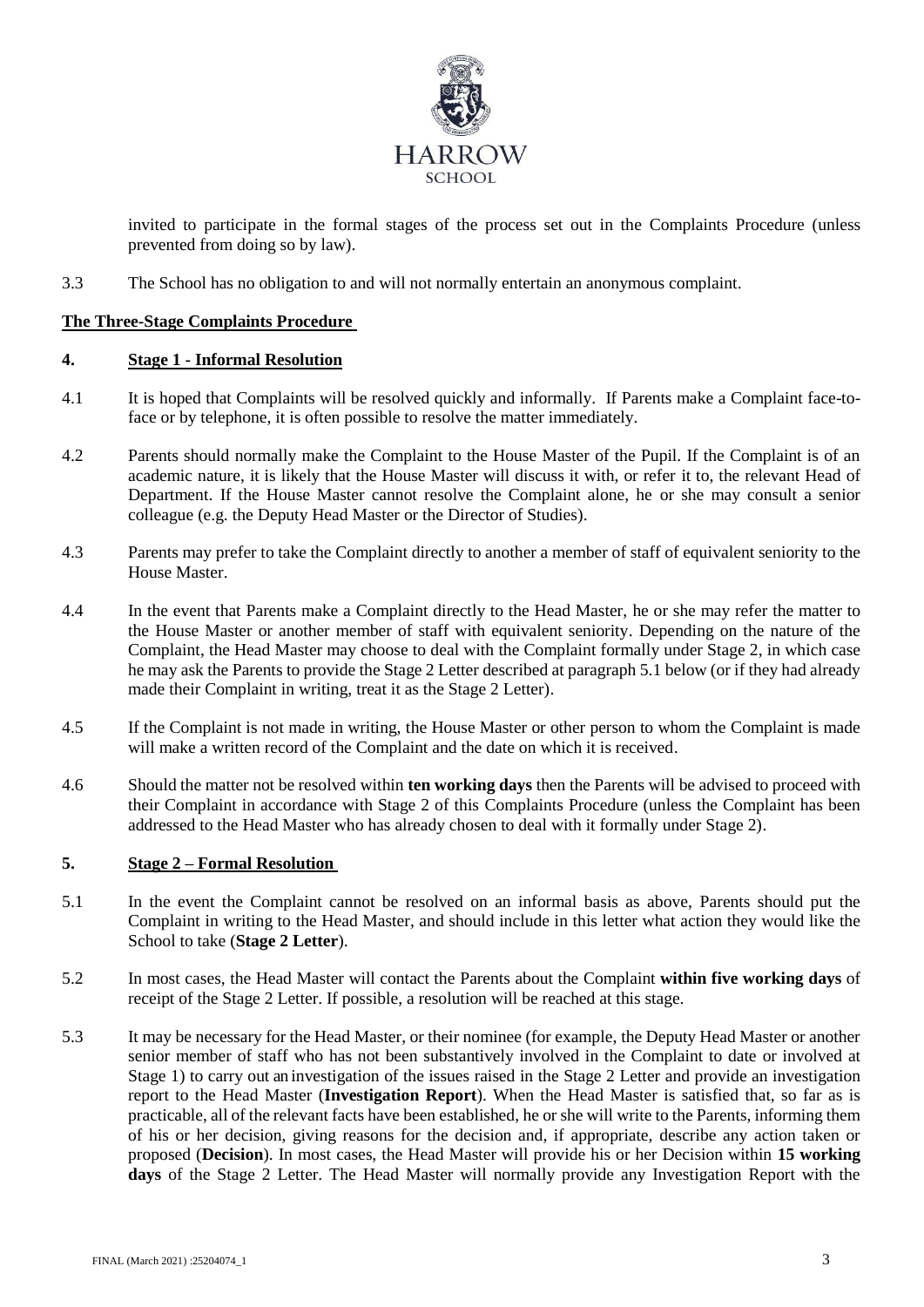

Decision and other relevant documents, subject to any redactions necessary to protect third party data and confidential information.

- 5.4 If the Parents are unsatisfied with the Decision, they should proceed to Stage 3 of this Complaints Procedure.
- 5.5 The Head Master will provide the Clerk with a copy of the Stage 2 Letter, his or her Decision and any Investigation Report and other relevant documents.

# **6. Stage 3 – Panel Hearing**

- 6.1 If the Parents are not satisfied with the Decision at Stage 2 they may appeal the Decision **within 10 working days of receipt** by writing to the Clerk (**Stage 3 Letter**). The Stage 3 Letter should set out:
	- 6.1.1 the grounds for appealing the Decision and the action the Parents would like the School to take; and
	- 6.1.2 any supporting documentation and material that the Parents wish the Panel to take into account.
- 6.2 **Within five working days of receipt**, the Clerk will write to the Parents to acknowledge receipt, refer the Stage 3 Letter to the Chairman of Governors (together with any Investigation Report, the Decision, other relevant documents and any supporting documentation and material), and schedule a hearing to take place **within the next 20 working days.**

## *Convening a Panel*

6.3 A panel will be convened to hear the appeal (**Panel**). The Panel shall be selected by the Chairman of Governors and shall comprise at least three persons. The Panel shall not include any persons directly involved in the matters relating to the Complaint and shall have no connection with the Pupil or family of the Pupil who is the subject of the Complaint. At least one of the Panel members shall be independent of the management and running of the School. This means that he or she shall not be employed or engaged by the School and not a current Governor but may be a former Governor. The Chairman of Governors will appoint one of the Panel members to act as chairman of the Panel (**Panel Chairman**).

## *The Panel's role*

- 6.4 The Panel's role is to review the Stage 3 Letter on the basis of the evidence before it and to decide whether to: (i) uphold the grounds of appeal in full or in part; and (ii) make any recommendations to the School as it sees fit.
- 6.5 The Panel shall not have the power to make any monetary award or compensation or impose sanctions on pupils or staff.
- 6.6 If the Panel deems it necessary, it may require that further particulars of the Complaint or any related matter be supplied in advance of the hearing or further investigation be carried out. Copies of such particulars shall be supplied to all parties not later than **five working days** prior to the hearing.
- 6.7 Any new complaint or evidence which is, in the Panel's opinion, irrelevant to the Stage 3 Letter shall not be considered by the Panel.
- 6.8 The Panel will reach its decision applying the civil standard of proof, i.e. the balance of probabilities.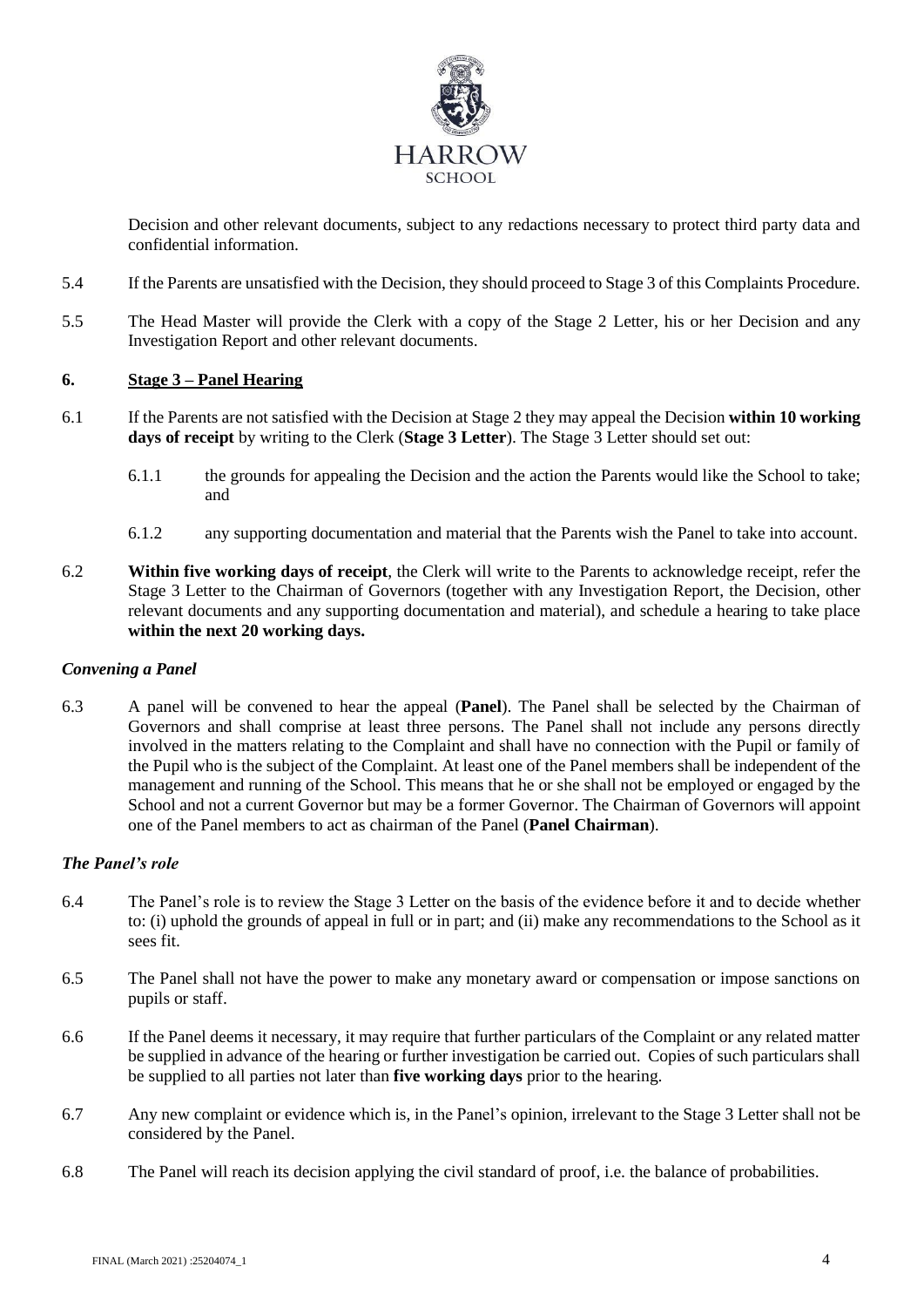

#### *The conduct of the hearing*

- 6.9 The hearing will not be conducted in an adversarial way and the primary concern of the Panel will be to determine the appeal justly and fairly.
- 6.10 The Panel Chairman has discretion to conduct the hearing in any way which he or she considers will achieve this. The Panel Chairman may make directions on any matter prior to and during the hearing (directions prior to the hearing being made through the Clerk).
- 6.11 The hearing will take place at a suitable venue (usually the offices of the Clerk) but may be held by videoconference facility at the discretion of the Panel Chairman.
- 6.12 The Head Master will usually attend on behalf of the School. The Parents will also be invited to attend and reasonable steps will be taken to accommodate their attendance. If the Parents do not wish to attend or are unable to attend the hearing for whatever reason and no alternative dates can be reasonably accommodated, the hearing will proceed in their absence and the Panel may rely on written submissions.
- 6.13 Parents may be accompanied by a companion, being a friend or relative (over the age of 18 and not a current pupil or a person involved in or a witness to the matters relating to the Complaint) provided that at least **two working days** before the day of the hearing they provide the Clerk with details of such person (including their professional qualifications, if any) and a statement as to the capacity in which they shall be attending. The companion must undertake to accept the confidentiality of the Complaint, procedures adopted, the persons involved and all documentation. Unless permitted to do so by the Panel Chairman, companions shall not make oral representations on behalf of the Parents, nor answer questions on their behalf.
- 6.14 Legal representation on a formal or informal basis (e.g. the companion is a practising solicitor or barrister acting without a formal retainer) of either the School or the Parents will not be permitted, save in exceptional circumstances and with the permission of the Panel Chairman.
- 6.15 The Panel will decide whether it would be helpful for witnesses to attend the hearing but shall have no power to compel witnesses to attend the hearing or answer any questions.
- 6.16 The Clerk will attend the hearing to ensure that it runs smoothly and in accordance with the Complaints Procedure and any directions of the Panel Chairman. He or she may be assisted by a colleague.
- 6.17 The Panel Chairman may, for any reason, adjourn the hearing at any time. It may be for further investigation or for additional documents or material or further particulars of the matters relating to the Complaint to be presented. In the event of an adjournment, the Panel Chairman shall, in consultation with the Clerk, give directions as to the date on which the hearing will reconvene, which should be no longer than **a further 10 working days**.
- 6.18 The Parents shall not be permitted to record the hearing. The Clerk or his or her colleague will keep a note of the hearing, which (following approval by the Panel Chairman) will be circulated to the parties as the official record of the hearing as soon as practicable following the hearing (usually with the Panel's decision, see below).
- 6.19 If the School or the Parents dispute the contents of the note, the Panel Chairman may require an amendment to be made or direct that their comments be appended to the note.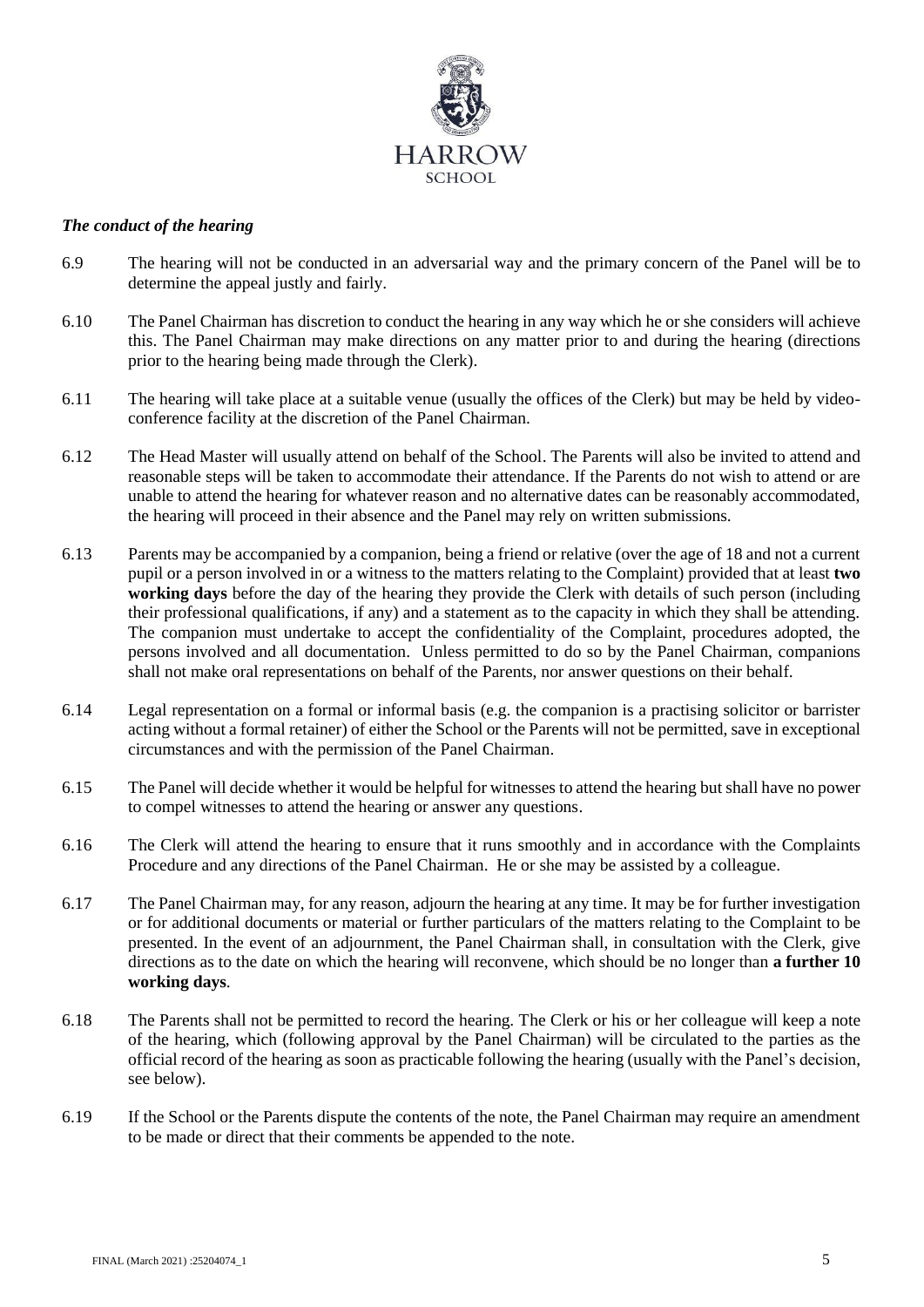

#### **The Panel's decision**

- 6.20 The Panel will deliberate in private and reach its decision **within 10 working days** of the conclusion of the hearing. The Panel may require longer to reach a decision, for example because they consider it necessary to undertake further investigation or seek expert guidance, in which case the parties shall be notified accordingly (via the Clerk).
- 6.21 The Panel's decision, the reasons for it, and its recommendations, if any, will be sent in writing to the Parents, the Head Master and the Chairman of Governors and, where relevant, the person(s) complained about. A copy will also be available for inspection on the School's premises by the Head Master and Governors.
- 6.22 The decision of the Panel shall be final and conclude this procedure.

## **7. Records and use of personal data**

- 7.1 A written record of all formal Complaints and whether they are resolved at Stages 1, 2 or 3 and any action taken by the School as a result of those Complaints (regardless of whether they were upheld), shall be kept as required by regulation, and in accordance with its Data Protection Policy, Parent and Pupil Privacy Notices, Records Management Policy and Data Protection Schedule.
- 7.2 The School processes data in accordance with its Data Protection Policy, Parent and Pupil Privacy Notices, Records Management Policy and Data Protection Schedule. When dealing with Complaints, the School (including the Chairman, Clerk and his or her colleague(s) and any Panel member appointed under Stage 3) may process a range of information which is likely to include:
	- 7.2.1 the date(s) of the matters relating to the Complaint and when the Complaints Procedure was invoked;
	- 7.2.2 name(s) and contact details of Parents;
	- 7.2.3 name of Pupil;
	- 7.2.4 name of other current or former pupils;
	- 7.2.5 description of the matters relating to the Complaint;
	- 7.2.6 records and investigations (if appropriate);
	- 7.2.7 the Investigation Report and relevant documentation and other material;
	- 7.2.8 witness statements (if appropriate);
	- 7.2.9 name and contact details of staff;
	- 7.2.10 copies of correspondence (including emails and records of phone conversations);
	- 7.2.11 notes of meetings and the hearing;
	- 7.2.12 the Decision; and
	- 7.2.13 the Panel's written decision.